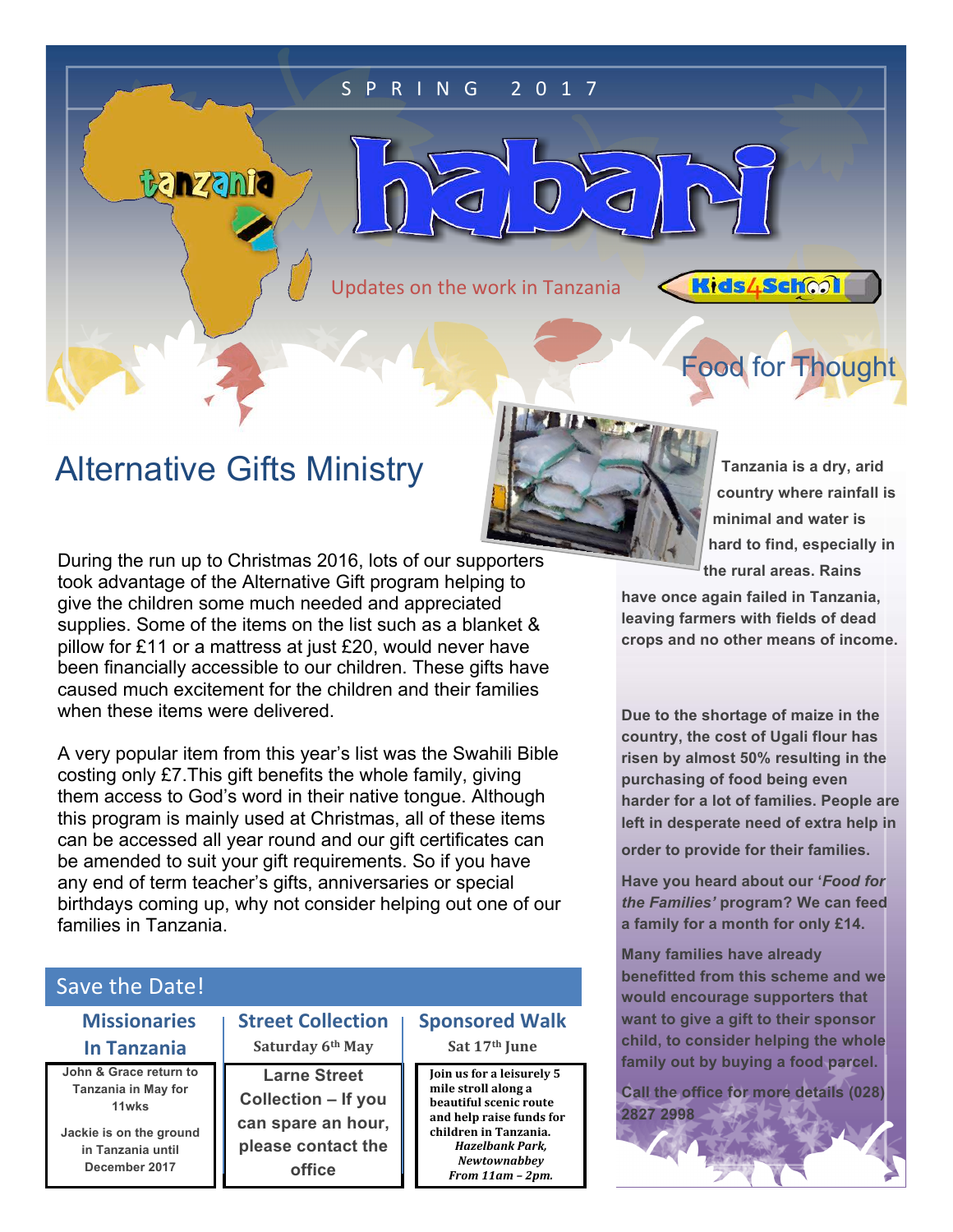### Habari – kids4school Spring 2017

# Work & Witness Update

**The 2017 Team's**



 **(1st – 15th July 2017)** *(1st – 15th July)* **Gary Moore and team from lift will be heading out for a 2 week trip to Tanzania, specifically to work in Buigiri School for the Blind. This construction team will work at "improving the standards of the buildings at the school which will include roof repairs, improving or building new shower and toilet facilities, building concrete ramps and handrails, replacing broken glass in windows, levelling the landscape, creating level paths, building a playground, fixing mosquito mesh on windows and doors and lots of painting"** 



*(16th – 30th July)* A team of 8 men & women from Dungannon Presbyterian will be going out for a 2 week mission trip. They will be doing whatever needs doing out in the rural schools where we work. There will be light construction, renovations in the classrooms, food distribution, painting and a lot of fun and laughter in between



 the love of Christ. **(5th – 19th August)** Our own team this year will be a team of 22 people from many different Churches across Northern Ireland. This team will be visiting homes with much needed food parcels, doing Bible clubs in the Schools, painting the dorms at Hombolo School, distributing clothes, interacting with the kids and showing them

We also have a small group of individuals that are giving of their own time to go out to Tanzania by themselves. They will be travelling out with John & Grace on  $16<sup>th</sup>$  May 2017 and spending 3 weeks helping out in the Schools, visiting families with food parcels, doing general repairs at the Schools and whatever else needs done out there.

Special thanks to Sean, Heather & Evelyn McCormick and Noel & Barbara Smyth for their time and commitment to the ministry and to the Lord. Asante Sana

### **Prayer Dairy**

**March 2017 – Pray for John & Grace as they head off to Tanzania in May as short term missionaries with kids4school. Pray for protection while they are in a foreign land and for guidance in all that they do.**

**April 2017 – Pray for the ministry of kids4school. Pray that God will continue to direct Tom and his team to where he wants them to be and that God's name will be glorified in everything that is done both here and oversees.**

**May 2017 – Pray for the safety of Jackie and David Ntandu as they cover many miles every day on the roads in Tanzania: Delivering food parcels, registering children and providing practical help and support to many families across the Dodoma region of Tanzania.** 

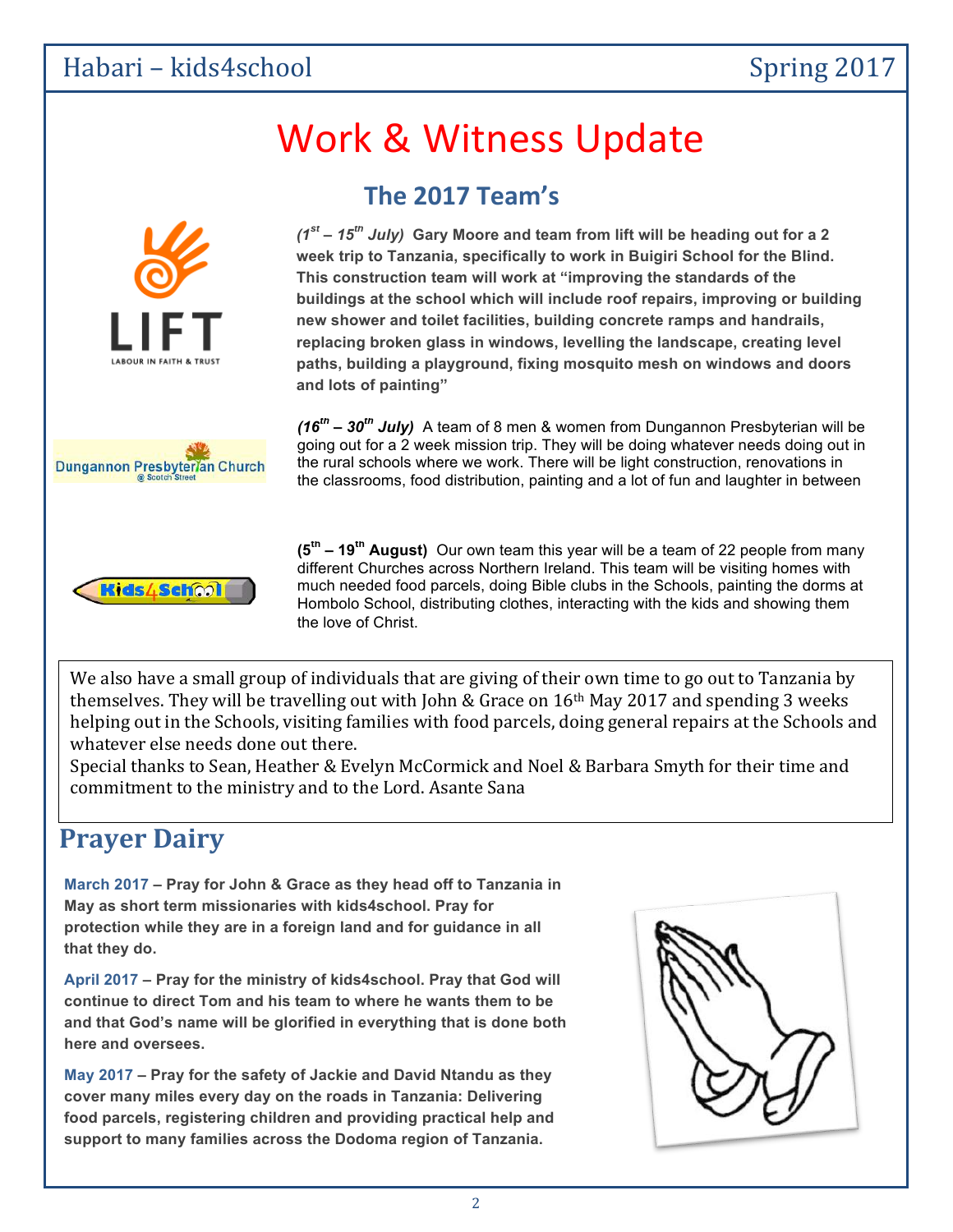#### Habari – kids4school Spring 2017



# *Vocational Training*





When our children reach Standard 7, they sit the National Examination. This exam is extremely hard to pass and therefore many children leave School with only 7 years of primary education. For many of these kids, they find work in the fields or girls will get married at a young age and start a family… and so the cycle of poverty continues.

We have identified the need for Vocational training for these students who cannot make it the academic route. We not only have our own vocational training centre where we teach sewing and welding, but have been able to enrol 7 boys onto an outside training course where they are being taught woodwork or metalwork. This facility is full board so the boys stay at the School during the week and receive 3 meals a day.

This 3 year course equips the kids with a certified qualification and certificate which can be taken and used to gain employment within this industry. Without this option for training, these children would be forgotten about and left to fend for themselves.

We are so thankful for all of the support that we receive from our donors for the Vocational Training aspect of the ministry. Together, we are making a difference in the lives of these young people.



## Are you an Internet shopper?

This scheme is designed to let you shop as usual, but raise funds for your chosen charity while doing so – At no extra cost...

**7 easy steps:**

- **1. Go to easyfundraising.co.uk**
- **2. Click into 'Support a good cause'**
- **3. Enter 'kids4school' and hit GO**
- **4. Go to 'Support this cause'**
- **5. Create an account (Follow the instructions online)**
- **6.** Go into 'Search for retailer"
- **7.** Find your appropriate store and shop as usual.